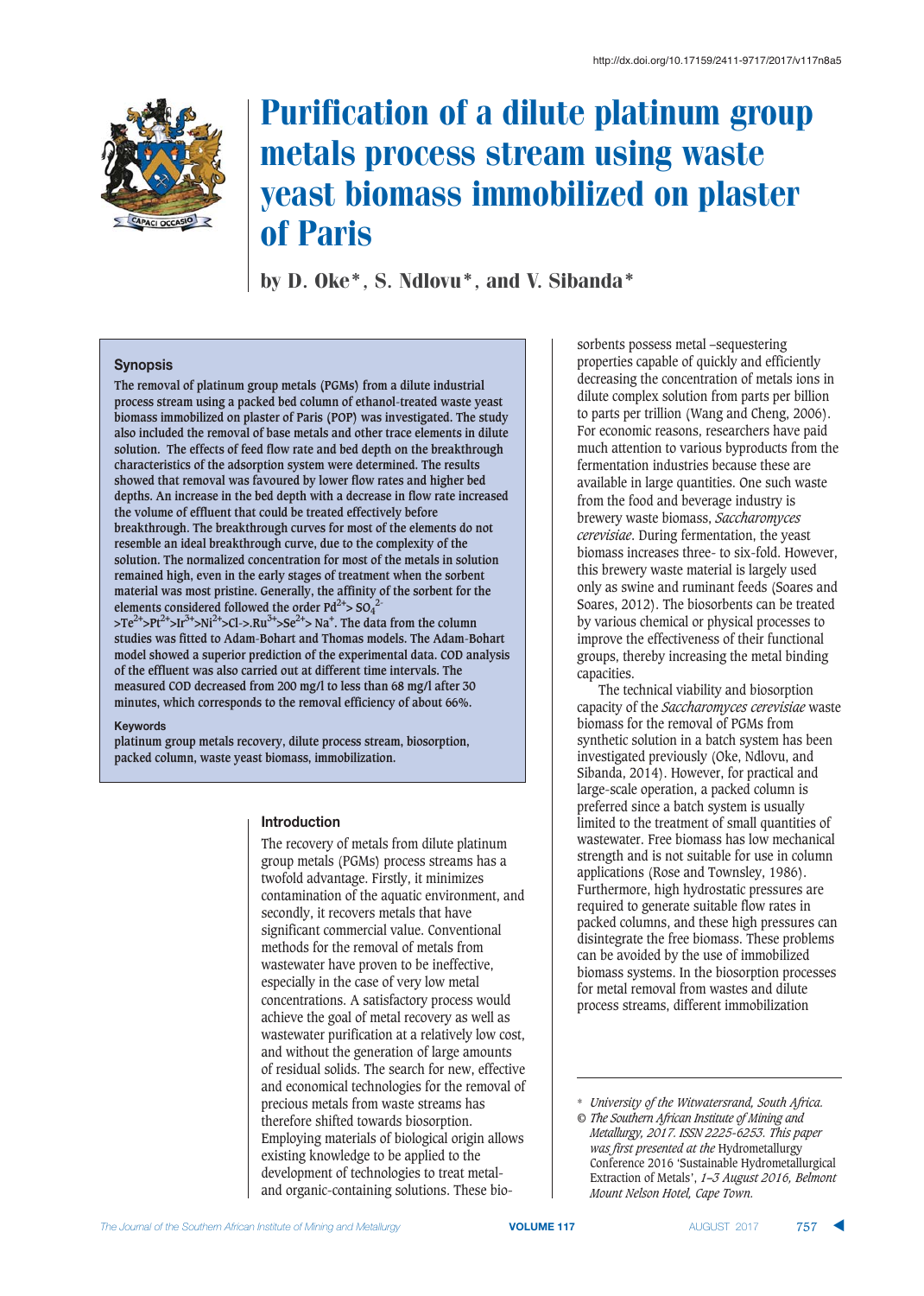materials have been used. However, no published work is available on the treatment of dilute industrial PGM streams using *Saccharomyces cerevisiae* immobilized on plaster of Paris (POP). Therefore, the aim of this work was to use waste yeast immobilized on POP as a biosorbent for the purification of a dilute industrial PGM process stream. POP was chosen as a support material because of its cost-effectiveness compared to other support materials mentioned in the literature.

#### **Materials and methods**

#### $Biosor bent$

Spent waste yeast biomass was obtained from a fermenter at South African Breweries in Johannesburg. The yeast cells were initially washed with distilled water and the biosorbent separated by centrifugation. The biosorbent was air-dried and stored for further use.

#### Chemical treatment of yeast cells

Ethanol-treated yeast cells were prepared by suspending 30 g of cells in 100 ml of 700 g/l ethanol solution for 20 minutes (Goksungur, Uren, and Guvenc, 2002). After treatment, the yeast cells were collected by centrifugation, washed several times with distilled water, and air-dried.

#### **Dilute process solution**

The industrial dilute process solution used was collected at the process outlet stream of a South African PGM refinery.

#### **Plaster of Paris (POP)**

The POP used in biomass immobilization was purchased at a local hardware shop.

#### **Yeast immobilization on plaster of Paris**

Immobilization of the yeast biomass was carried out with POP as support material using the method reported by Ghosh, (1988). The ethanol-treated yeast was suspended in water and plaster was added to form a thick dough. The final concentration of yeast was 20% (w/v). Beads (4.5–5.5 mm) were cast from the plaster dough and kept overnight at 26– 28°C. The beads were then washed under running tap water

to remove any loosely adherent yeast and again kept overnight at 26–28°C. The immobilization procedure as reported by Ghosh (1988) was slightly modified: radiation killing of the yeast cells was avoided (radiation killing is a form of heat treatment using ultraviolet light), and the yeast cells were used as-is after immobilization for purification of the PGMs effluent.

#### **Characterization the dilute industrial process stream**

The dilute industrial solution was characterized for total solids (TS), total dissolved solids (TDS), total suspended solids (TSS), pH, chloride, ammonia, sulphate, and salinity (conductivity). The PGM and base metals contents were analysed by inductively coupled plasma–mass spectrometry (ICP-MS) (Perkin Elmer Nexlon 300D). Table I gives the chemical composition of the PGM stream as received.

Chemical oxygen demand (COD) was determined with a Spectroquant Pharo 300 in accordance with the instructions of the manufacturer.

#### **Column experiments**

Column experiments were conducted in an acrylic glass tube of 25 cm inner diameter and 45 cm height packed with yeast immobilized on plaster of Paris. Glass beads were introduced at the top and the bottom of the packed column to prevent the adsorbent from floating. The dilute PGM process solution was conditioned to pH 3 (the optimum pH for adsorption obtained in the batch experiments (Oke, Ndlovu, and Sibanda, 2014) using 0.1 M NaOH and HCl solutions. The solution, with known concentration of solutes, was pumped through the column in an upflow direction using a peristaltic pump (Watson Marlow 5045) with variable speed adjustment. The upflow movement was chosen because it minimizes clogging and unintentional filtration. Samples were collected from the column at regular intervals and analysed by ICP-MS (Perkin Elmer Nexlon 300D). Figure 1 is a schematic of the experimental set-up for the column study.

The experimental conditions chosen for investigating the sorption performance of POP yeast in a fixed- bed column were as follows: bed depth 6.5, 8.5, and 13 cm; flow rate 0.9, 1.3, and 2.1 ml/s. All experiments were carried out for 180



**Figure 1-Experimental set-up for column study**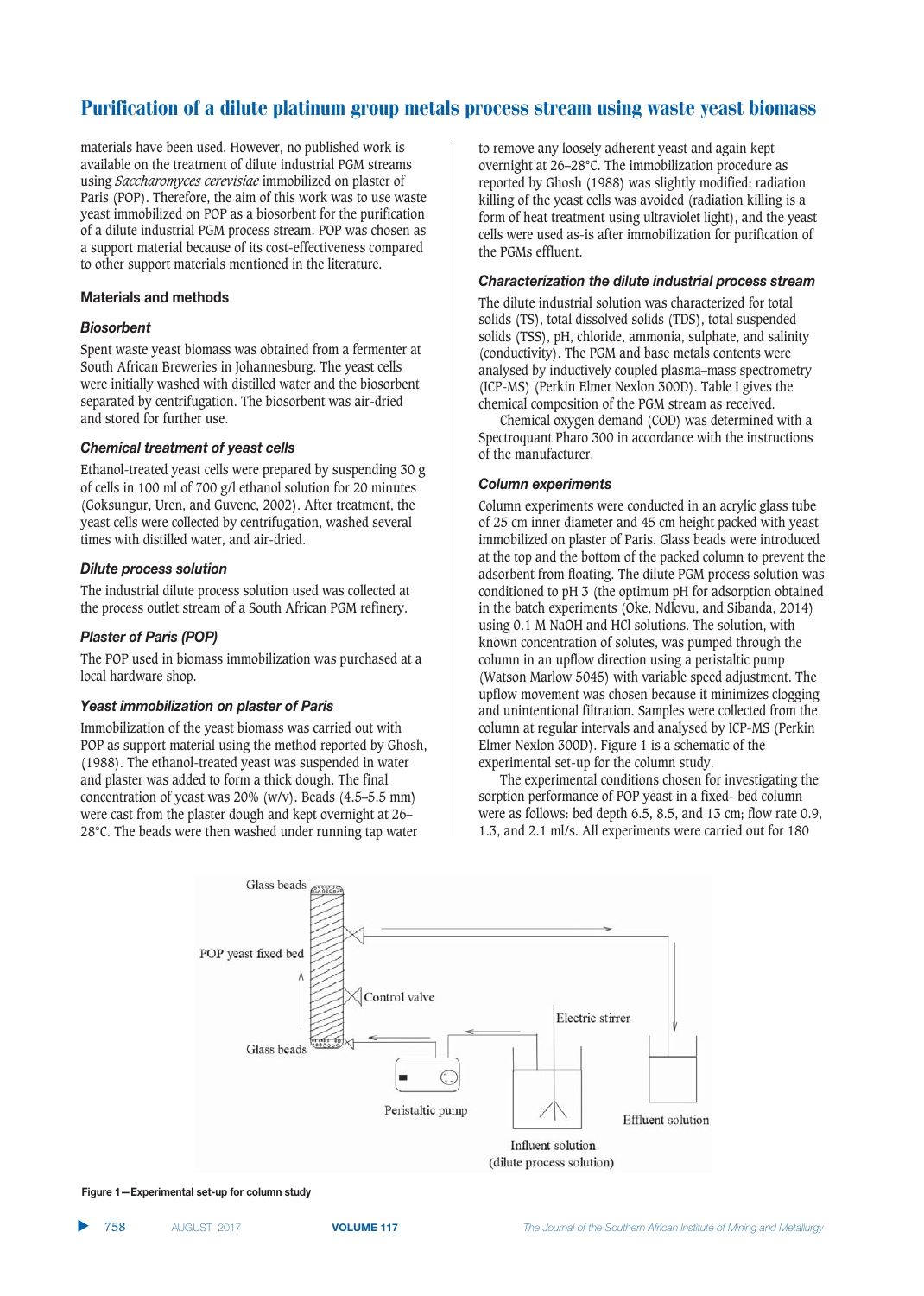minutes. The flow rates and bed depths were chosen based on information from the literature (Calero *et al*., 2009; Danny, Porter, and McKay, 2000). The pH and the time used were based on the information gathered from the batch studies (Oke, Ndlovu, and Sibanda, 2014).

#### **Control experiments**

Control experiments were performed with only the POP beads without yeast to ascertain the adsorption characteristics of POP itself (if any).

#### **Results and discussion**

#### **Characterization of dilute PGM solution**

Table I gives a summary of the physico-chemical characteristics of the PGMS effluent stream. Most of the values are above the permissible limit set by the US Environmental Protection Agency (USEPA, 2010) as well as the Department of Water Affairs and Forestry, South Africa (DWAF, 1996).

The high concentration of sulphate, sodium, and chloride ions causes the solution to have a very high ionic strength. The ionic strength and the pH strongly influence metal speciation and the type of metal ion complexes in industrial wastewater. The solubility of most metals decreases as the ionic strength of the medium increases. According to the

#### *Table I*

## Physico-chemical characterization of the dilute **PGMs solution**

| Characteristic                      | <b>Measured</b><br>value | <b>USEPA</b><br><b>limits</b> | <b>DWAF</b><br>guideline for<br>industrial<br>disposal |
|-------------------------------------|--------------------------|-------------------------------|--------------------------------------------------------|
| pH                                  | 1.8                      | n/a                           | $5 - 10$                                               |
| Total conductivity (mS/m)           | 12,644                   | n/a                           | n/a                                                    |
| Colour                              | <b>Brown</b>             | n/a                           | n/a                                                    |
| COD (mq/l)                          | 200                      | 5                             | $0 - 75$                                               |
| TSS (mg/l)                          | 1080                     | 4                             | $0 - 25$                                               |
| TDS (mg/l)                          | 220                      | 50                            | n/a                                                    |
| TS (mg/l)                           | 1300                     | n/a                           | $0 - 1600$                                             |
| Chloride (mg/l)                     | 3497                     | n/a                           | $0 - 500$                                              |
| Sulphate (SO <sub>4</sub> ) (mg/l)  | 10,947                   | 5                             | $0 - 500$                                              |
| $t(NH_3)$ (total ammonia)<br>(mg/l) | 79.1                     | 0.01                          | n/a                                                    |
| Ag (mg/l)                           | 0.004                    | n/a                           | n/a                                                    |
| Au (mg/l)                           | 0.015                    | 0.005                         | n/a                                                    |
| Pd (mg/l)                           | 0.248                    | 0.02                          | n/a                                                    |
| Pt (mg/l)                           | 1.88                     | 0.1                           | n/a                                                    |
| Rh (mg/l)                           | 0.065                    | 0.02                          | n/a                                                    |
| $lr$ (mg/l)                         | 8.25                     | 0.02                          | n/a                                                    |
| Ru (mg/l)                           | 0.937                    | 0.1                           | n/a                                                    |
| Co (mg/l)                           | 0.026                    | 0.005                         | n/a                                                    |
| Cu (mg/l)                           | 0.275                    | 0.005                         | 0.006                                                  |
| $Zn$ (mg/l)                         | 0.077                    | 0.0002                        | 0.05                                                   |
| Te (mg/l)                           | 1.24                     | 0.02                          | n/a                                                    |
| Se (mg/l)                           | 416                      | 0.01                          | 0.05                                                   |
| Fe (mg/l)                           | 1.17                     | 0.005                         | $0.0 - 10.0$                                           |
| Na (mg/l)                           | 45100                    | 0.1                           | n/a                                                    |
| Ni (mg/l)                           | 2.08                     | 0.005                         | n/a                                                    |

DWAF guidelines (shown alongside the dilute process stream characteristics in the table), the wastewater is not suitable for re-use in industrial processes. The pH, chloride, and sulphate levels are likely to lead to problems such as corrosion and scaling of process equipment.

## Chemical oxygen demand (COD)

The chemical oxygen demand (COD) test is commonly used to indirectly measure the amount of organic compounds in water. During the adsorption process, the COD of the effluent was measured at different time intervals. The COD decreased from 200 mg/l to less than 68 mg/l after 30 minutes, which corresponds to a removal efficiency of about 66%. Beyond this time, there was no significant change in the COD level.

#### **Column experiments**

Continuous-mode sorption studies play an important role in evaluating the technical feasibility of a treatment process for industrial application (Akar and Divriklioglu, 2010). This work focused on the removal of metal species with high concentrations or those species found to be above their discharge limit (in the case of base metals and the anions) or with concentrations above 0.1 mg/l in the case of PGMs. The species of interest include sulphates, chlorides, Na, Ni, Se, Ru, Pd, Pt, and Ir. For the test work, the dilute process stream was conditioned to pH 3 (the optimum pH for PGM adsorption in the batch studies (Oke, Ndlovu, and Sibanda,  $2014$ ).

## **Control experiments**

The results from the control experiments showed that the adsorption of the species of interest was due to the functional groups on the biomass, as reported by Oke, Ndlovu, and Sibanda, (2014), and not affected in any way by the POP.

## **Effect of flow rate**

The effect of flow rate on the biosorption of the metals of interest was studied by varying the flow rate from 0.9 to 2.1 ml/s while the bed height was held constant at 13 cm. The breakthrough curves were constructed as  $C/C<sub>o</sub>$  (where *C* is the effluent concentration at time  $t$ , and  $C_0$  is the initial concentration of the influent stream) *versus* time, as presented in Figures 2–4. Breakthrough is considered to have occurred when there is a sharp increase in the outlet concentration. The breakthrough time is arbitrarily inferred to occur at  $C/C_0 = 0.05$  according to Oliviera *et al.* (2011). However, the breakthrough in this study is based on the allowable discharge limits of various metal of interest as outlined by USEPA (2010), as well as by DWAF (1996), as given in Table II. In addition, saturation was assumed to have occurred when the effluent concentration was generally at 90–95% of the influent concentration (Oliviera *et al*., 2011). However, from examination of Figures 2–4, it can be concluded that saturation of the bed, by the above definition, was not reached. In addition, the steepness of most of the graphs shows that frequent and accurate monitoring of the effluent quality is needed to ensure that a high concentration of the contaminant is not allowed to exit the column before the run is terminated (Benjamin and Lawler, 2013). The steepness of the breakthrough curve determines the extent to which the capacity of an adsorbent bed can be utilized.

Figures 2–4 show the breakthrough curves of some of the elements studied at different flow rates. The choice of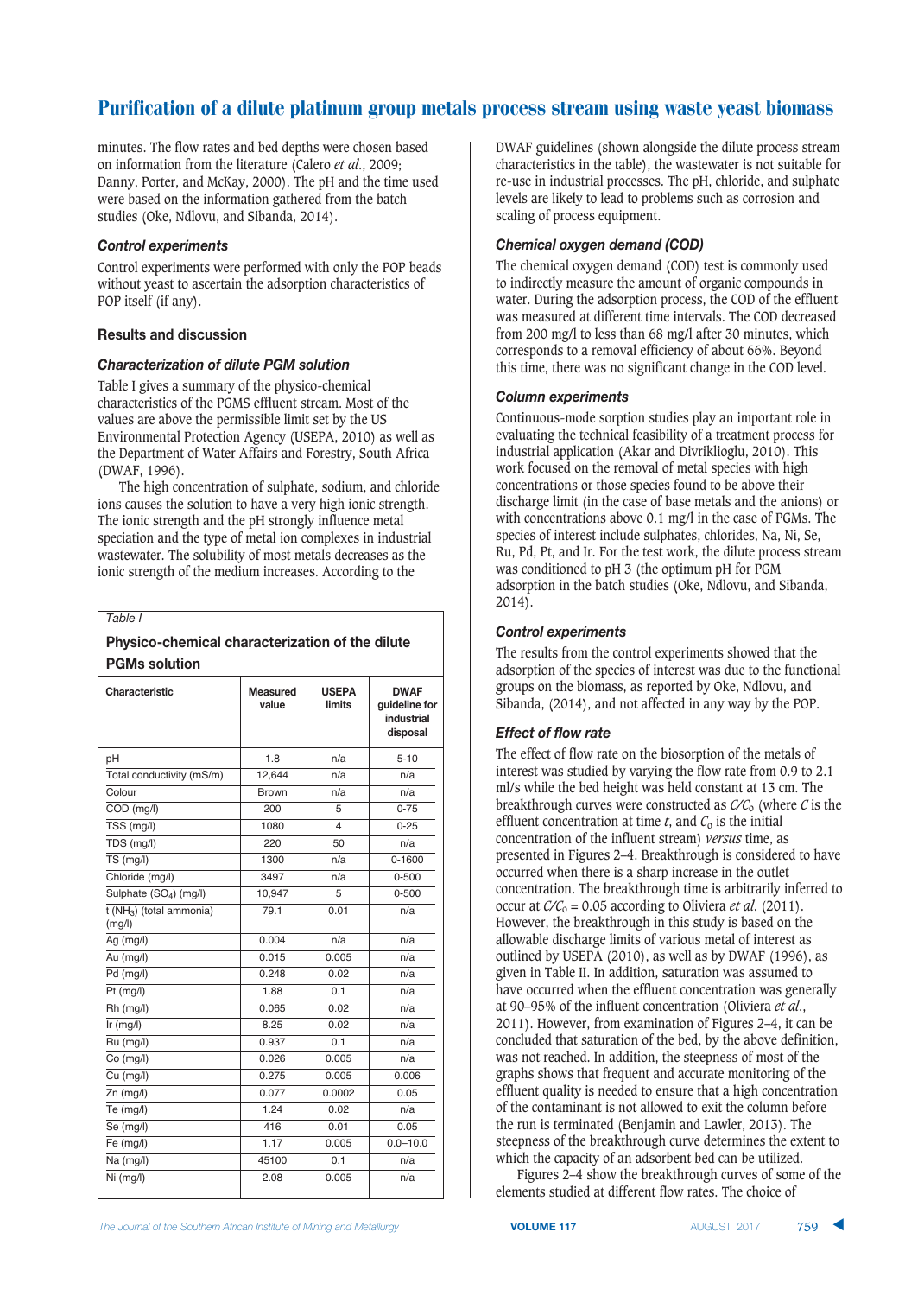

**Figure 2-Breakthrough curves for palladium adsorption at different** flow rates  $(C_0 = 0.248 \text{ mg/l, bed height} = 13 \text{ cm}, T = 25^{\circ}\text{C})$ 

elements was not based on any criteria, but is intended as a representation of the whole study, as due to space limitations the breakthrough curves for all the elements studied cannot be included in this manuscript. Figure 2 shows the effect of flow rate on the adsorption of palladium at an inlet metal concentration of 0.248 mg/l. The results show that if the maximum allowable limit for palladium is 0.02 mg/l (Table III), then the breakthrough time occurred at 180 minutes for a flow rate of 0.9 ml/s, 120 minutes for 1.3 ml/s, and 60 minutes for 2.1 ml/s. For a sharp breakthrough to occur at the lower flow rates, and for the bed to be saturated with palladium ions, the adsorption time must be prolonged beyond 180 minutes. Since a longer breakthrough time implies better adsorption capacity, when operating at lower flow rates it would take much longer for the adsorbent to be completely saturated with the adsorbate. It can be inferred from Figure 2 that despite the very low concentration of palladium in the influent, the sorbent has high affinity for palladium.

Figure 3 shows the effect of solution flow rate on the adsorption of sulphate ions at an inlet concentration of 10 947 mg/l .The figure shows that as the flow rate increased, the breakthrough time decreased from 30 minutes to 10 minutes. In addition, despite the high concentration of sulphate ions in solution, saturation of the column could not be achieved, unlike other ions with high concentrations in solution such as  $\text{Se}^{2+}$ , and Na<sup>+</sup> (data not shown). This may be explained by using the point of zero charge (pHzc) of the yeast. The pHzc of the yeast is 6.31; at pH values lower than this, the surface of the sorbent will be positively charged and will thus attract negatively charged ions. This may be the reason why sulphate ions and metals such as platinum and palladium, which form negative complexes such as chloroanionic complex in solution, were easily adsorbed from the solution regardless of their concentration.

Figure 4 shows the effect of solution flow rate on the adsorption of tellurium at an inlet concentration of 1.24 mg/l. The results show that the breakthrough time decreased from 30 minutes to 10 minutes as the flow rate increased from 0.9 to 2.1 ml/s. In addition, it can be seen that the allowable limit (0.02 mg/l) for tellurium was achievable only at a flow rate of  $0.9$  ml/s.

Table II summarizes the breakthrough times at different flow rates for the different metals. The overall results show that as the flow rate increased, the breakthrough time decreased.



**Figure 3-Breakthrough curve for sulphate adsorption at different flow**  $\text{rates}$  ( $C_0 = 10,947 \text{ mg/l}$ , flow rate = 0.9 ml/s,  $T = 25^{\circ} \text{C}$ )



**Figure 4-Breakthrough curve for tellurium adsorption at different flow rates (C<sub>o</sub> = 1.24 mg/l, flow rate = 0.9 ml/s, T = 25°C)** 

With increased flow rate, the bed utilization, as well as the bed adsorption capacity, will be reduced. This is due to insufficient residence time of the solute in the column, leading to insufficient diffusion of the solute into the pores of the adsorbent. The solute therefore leaves the column before equilibrium is established. These results are in agreement with findings in the literature for systems of biosorption in columns for different metals using different sorbent materials (Calero *et al*., 2009; Danny, Porter, and McKay, 2000; Khan, Bury, and Hogstrand, 2011). For most of the platinum group metals present in the solution under study, a prolonged residence time, typically more than 180 minutes, is required to reach column saturation, regardless of the flow rate used. The significant difference in breakthrough time for palladium compared with the other PGMs is due to the fact that the sorbent has high affinity for palladium, which is in agreement with the results obtained in the batch studies.

The experimental results indicate that a flow rate of 0.9 ml/s produces a classic breakthrough curve to work with compared to the higher flow rates tested, since a longer breakthrough time indicates higher efficiency of the

#### *Table II*

#### **Breakthrough times (minutes) at different flow**  $rate<sub>S</sub>$

|  | Flow rate  | Pt | Pd  | Ir | Ru | Se | Te | Ni | Na | SO <sub>4</sub> | <b>CI</b> |
|--|------------|----|-----|----|----|----|----|----|----|-----------------|-----------|
|  | $0.9$ ml/s | 25 | 180 | 25 | 10 | 10 | 30 | 25 | 5  | 30              | 25        |
|  | $1.3$ ml/s | 10 | 120 | 10 | 5  | 2  | 20 | 15 | 2  | 20              | 15        |
|  | $2.1$ ml/s | 5  | 60  | 5  | 2  | 2  | 10 | 10 | 2  | 10              | 5         |

▲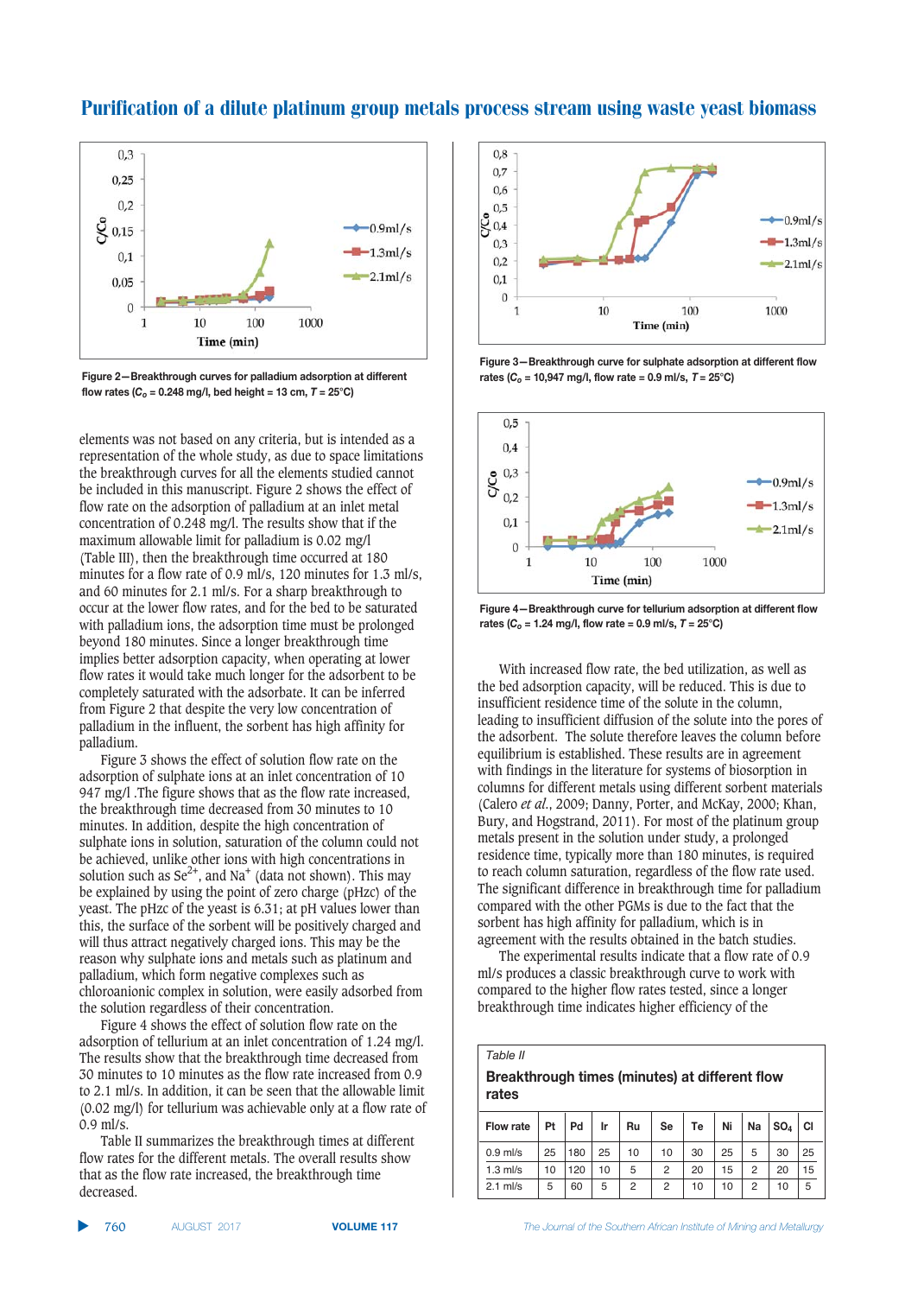



**Figure 5-Breakthrough curve for palladium at different bed depth (C<sub>o</sub> =**  $0.248 \text{ mg/l}$ , flow rate =  $0.9 \text{ ml/s}$ ,  $T = 25^{\circ}\text{C}$ )

adsorbent. Therefore, the subsequent experiments were carried out at a flow rate of 0.9 ml/s.

#### **Effect of bed depth**

The retention of metal ions in a fixed-bed column depends, among other factors, on the quantity of solid sorbent used or on the bed depth of the column (Calero *et al*., 2009). The sorption performance of plaster of Paris-immobilized yeast was assessed using bed depths of 6.5 cm, 8.5 cm, and 13 cm at flow rate of 0.9 ml/s. Figure 5 shows the effect of bed depth on the sorption of palladium. As the bed height decreased from 13 cm to 6.5 cm, the breakthrough time decreased from 180 minutes to 30 minutes. This is because at lower bed depth there are fewer binding sites, which are quickly taken up by the adsorbing ions.

Figure 6 shows the effect of bed depth on the sorption of sulphate ions. The results similarly show that the breakthrough time increased from 10 minutes to 30 minutes when the bed depth increased from 65 mm to 130 mm.

Figure 7 shows the effect of bed depth on the sorption of tellurium. The breakthrough time increased from 10 minutes to 30 minutes as the bed depth increased from 6.5 cm to 13 cm. The results demonstrate that the adsorbent has a high affinity for tellurium compared to platinum, ruthenium, and nickel, which were also present in lower concentration in the solution.

Table III summarizes the breakthrough times for different metals at different bed depths. Generally, the breakthrough time increased as the bed depth increased from 6.5 cm to 13 cm. Similarly, the time necessary for saturation of the column is higher as the bed depth is increased; in some cases a



Figure 6-Breakthrough curve for sulphate adsorption at different bed  $\frac{4}{5}$  **depth**  $(C_0 = 10,947 \text{ mg/l}, \text{flow rate} = 0.9 \text{ m/s}, T = 25^{\circ}\text{C}$ 



Figure 7-Breakthrough curves for tellurium adsorption at different bed **4** $\Phi$  **4** $\Phi$  *C<sub>o</sub>* **= 1.24 mg/l, flow rate = 0.9 ml/s,**  $T = 25^{\circ}$ **C)** 

contact time longer than 180 minutes was necessary. Although an increase in bed depth increased the breakthrough time, a very deep bed is not practical for a single column; instead, multiple columns should be designed (Netpradit, Thiravetyan, and Towprayoon, 2004). This is because when the bed height (the adsorbent dosage) increases to a certain level, the adsorption density (the amount adsorbed per unit mass) decreases.

Based on the information in Tables II and III, it is evident from the breakthrough times  $(t_b$  values at 0.9 ml/s and 13 cm) that the binding affinity for the PGMs in the solution under study on POP-immobilized yeast follows the order  $Pd^{2+} > Pt^{2+} > Ir^{3+} > Ru^{3+}$ , while the binding affinity for other elements in the solution follows the order  $Te^{2+} > SO_4^{2-}$ >Ni2+>Se2+>Cl->Na+. Generally, the binding affinity for all the elements follows the order Pd2+> SO42-

 $> Te^{2+} > Pt^{2+} > Ir^{2+} > Ni^{2+} > Cl - > Ru^{2+} > Se^{2+} > Na^{+}.$ 

Table IV gives the allowable discharge limits of various elements (USEPA, 2010) and the metal concentration at breakthrough point (flow rate 0.9 ml/s and 13 cm bed depth). Most of the elements in the solution did not reach their allowable discharge limit even before breakthrough was achieved, except Pd and Te. Therefore a multiple column is recommended for practical purposes in treating effluents of this nature.

As the concentration of chloride was one of the highest among the contaminating anions, the chloride concentration was also monitored. The chloride concentration decreased in the early stage of treatment (at 0.9 ml/s and 13 cm bed depth), indicating that the column did adsorb chloride ions. Within 20 minutes, the chloride concentration had reached 2098 mg/l, equivalent to 40% removal. It is therefore expected that the use of more columns will inevitably continue to decrease the concentration of anions and other elements in solution, but a decision must be made regarding how many columns would be economically feasible.

#### *Table III*

#### **Breakthrough times (minutes) at different bed** depths

|  | Flow rate       | Pt | Pd  | Ir | Ru | Se | Te | Ni | Na | $ SO_4 $ | <b>CI</b> |
|--|-----------------|----|-----|----|----|----|----|----|----|----------|-----------|
|  | 6.5 cm          | 10 | 30  | 10 | 2  | 2  | 10 | 10 | 2  | 10       | 10        |
|  | 8.5 cm          | 10 | 60  | 15 | 5  | 5  | 15 | 15 | 2  | 15       | 15        |
|  | $13 \text{ cm}$ | 25 | 180 | 25 | 10 | 10 | 30 | 25 | 5  | 30       | 25        |

 **VOLUME 117**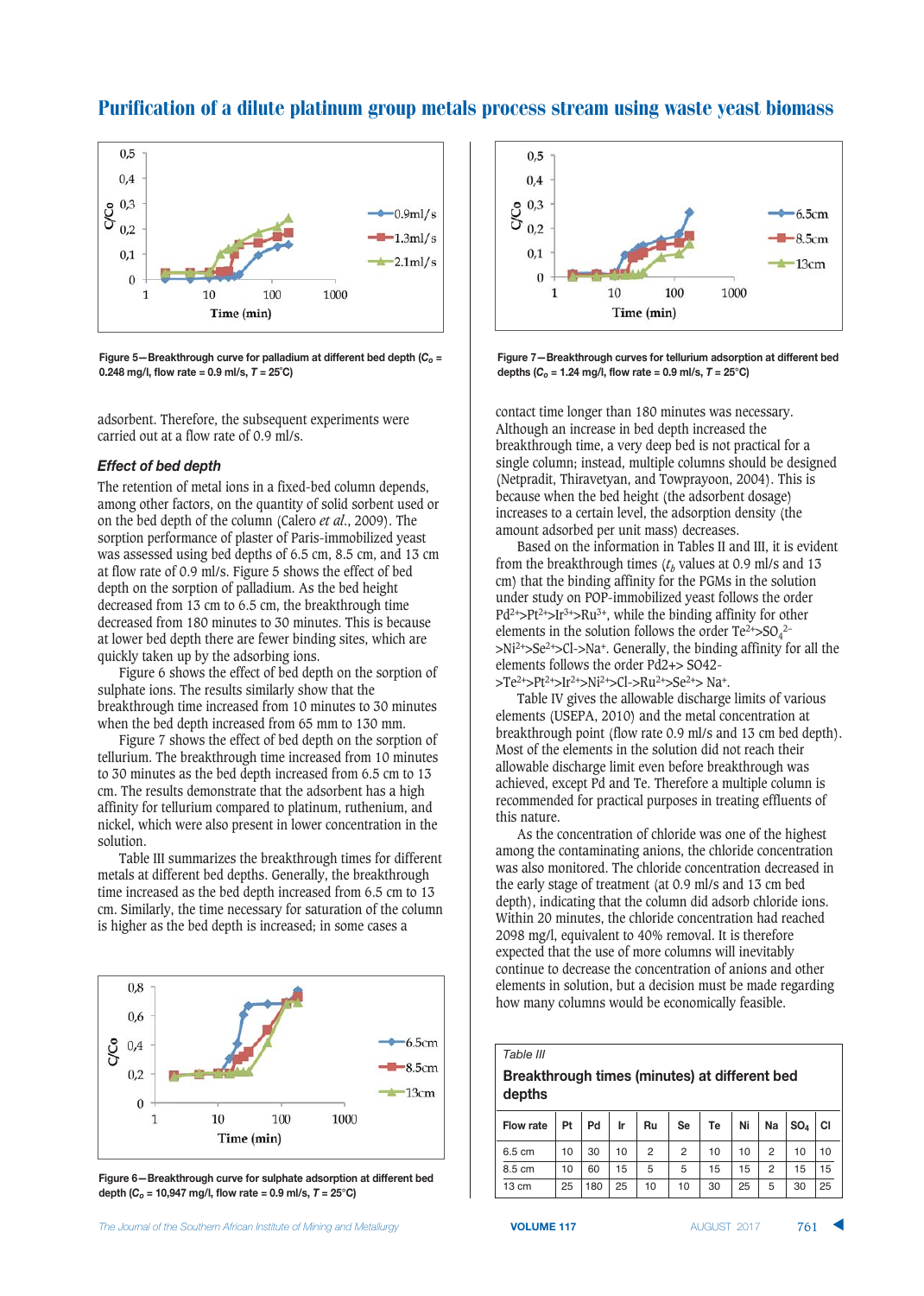| Table IV                                                                                         |      |       |      |       |      |      |        |                 |       |           |
|--------------------------------------------------------------------------------------------------|------|-------|------|-------|------|------|--------|-----------------|-------|-----------|
| Discharge limits (USEPA, 2010) for tested elements in wastewater and breakthrough concentrations |      |       |      |       |      |      |        |                 |       |           |
| Component                                                                                        | Pt   | Pd    | Se   | Тe    | Ir   | Ru   | Na     | SO <sub>A</sub> | Ni    | <b>CI</b> |
| Limit (mg/l)                                                                                     | 0.1  | 0.02  | 0.01 | 0.02  | 0.02 | 0.1  | 0.1    |                 | 0.005 | 500       |
| Concentration $(C_b)$ at<br>breakthrough(mg/l)                                                   | 0.58 | 0.005 | 208  | 0.025 | 2.64 | 0.38 | 18 085 | 2 3 6 4         | 0.29  | 2098      |

Once the breakthrough time had been determined, the breakthrough capacity  $\mathcal{Q}_B$  (the column adsorption capacity at breakthrough point) of the adsorbent was calculated as (Goel *et al*., 2005):

$$
Q_B = \left(\frac{t_b Q_w C_O}{m}\right) \tag{1}
$$

where  $t_b$  is the breakthrough time (minutes),  $Q_w$  is the flow rate of the influent wastewater  $(l/min)$ ,  $C<sub>o</sub>$  is the inlet concentration (mg/l), and *m* is the mass (g) of the adsorbent. In addition, the volume of effluent treated  $(V_{el})$  at breakthrough was calculated as:

$$
V_{ef} = Qt_B \tag{2}
$$

The results presented in Tables V and VI show that, the bed adsorption capacity  $(Q_h)$  increases as the flow rate decreases and the bed height increases. However, a slightly

#### *Table V*

#### Adsorption breakthrough data at different flow  $rate<sub>S</sub>$

| <b>Metal</b> ion | $Q$ (ml/s) | $Q_b$ (mg/g) | $V_{ef}$ (ml) |
|------------------|------------|--------------|---------------|
| Platinum         | 0.9        | 0.058        | 1 350         |
|                  | 1.3        | 0.034        | 780           |
|                  | 2.1        | 0.027        | 630           |
| Palladium        | 0.9        | 0.056        | 9720          |
|                  | 1.3        | 0.053        | 9 3 6 0       |
|                  | 2.1        | 0.043        | 7560          |
| Iridium          | 0.9        | 0.258        | 1 350         |
|                  | 1.3        | 0.149        | 780           |
|                  | 2.1        | 0.12         | 630           |
| Ruthenium        | 0.9        | 0.012        | 540           |
|                  | 1.3        | 0.008        | 390           |
|                  | 2.1        | 0.005        | 252           |
| Nickel           | 0.9        | 0.065        | 1 350         |
|                  | 1.3        | 0.056        | 11790         |
|                  | 2.1        | 0.060        | 1 260         |
| Selenium         | 0.9        | 5.212        | 540           |
|                  | 1.3        | 1.500        | 156           |
|                  | 2.1        | 2.432        | 252           |
| Tellurium        | 0.9        | 0.046        | 1 6 2 0       |
|                  | 1.3        | 0.044        | 1 560         |
|                  | 2.1        | 0.036        | 1 260         |
| Sodium           | 0.9        | 282.500      | 270           |
|                  | 1.3        | 163.230      | 156           |
|                  | 2.1        | 263.690      | 252           |
| Sulphate         | 0.9        | 411.460      | 1 6 2 0       |
|                  | 1.3        | 396.220      | 1 560         |
|                  | 2.1        | 320.020      | 1 260         |
| Chloride         | 0.9        | 109.535      | 1 350         |
|                  | 1.3        | 94.930       | 1 170         |
|                  | 2.1        | 51.112       | 630           |

different trend was observed for selenium and sodium with regard to the value of  $Q_b$  at different flow rates. The results indicated that the adsorption capacities  $(Q_b)$  for selenium and sodium at 2.1ml/s are higher than at 1.3ml/s. This may be a result of the low affinity of the adsorbent for these ions, which results in the same breakthrough value at the two flow rates.

The increase in the bed adsorption capacity  $(O_h)$  with increasing bed depth (Table VI) is due to the increase in the specific surface of the adsorbent, which supplies more fixation binding sites (Taty-Costodes *et al*., 2005). Furthermore, the results show that an increase in the bed depth with a decrease in flow rate increased the volume of effluent that could be treated effectively before breakthrough. Since industrial effluents contain more than one metal ion in solution, calculating the volume of effluent treated at breakthrough point will give an indication of the volume of solution that can be treated in order for each metal to reach its allowable limit, *i.e.* if the breakthrough time for each metal in the effluent is known, then the volume of effluent that can be treated effectively can be determined. However, a slightly different trend was observed for sodium with regard to the value of  $\mathcal{O}_b$  at different bed depths. The adsorption capacity  $(Q_h)$  for sodium is higher at 6.5 cm bed depth than at 8.5 cm. This is a result of the close values of the breakthrough times at these bed depths.

#### Evaluation of kinetic models

The fundamental equations for a fixed-bed column depend on the mechanism responsible for the process (mass transfer from the liquid to the surface of the solid, diffusion and/or reaction on the surface of the solid), and include mass balances between the solid and the fluid and for the sorbed solute, rate of the process, *etc*. The equations derived to model the system with theoretical rigor are differential in nature and their solution usually requires complex numerical methods (Calero *et al*., 2009; Danny, Porter, and McKay, 2000). Because of this, various simple mathematical models such as Adam-Bohart (Bohart and Adams, 1920), Thomas (Thomas, 1944), Thomas, and Yoon and Nelson (Yoon and Nelson, 1984) have been developed to predict the dynamic behaviour of a column and allow some kinetic coefficients to be estimated. The Adam-Bohart and Thomas models were used in this study to analyse the behavior of the packed column.

The column data fitted better with the Adam–Bohart model than with the Thomas model for all the conditions tested. The results from the model indicated that the greater the bed height, the higher the adsorption capacity, No, of the adsorbent and the lower the mass transfer coefficient, KAB.

#### **Conclusions**

The removal of PGMs, as well as base metals and other trace elements, from a dilute industrial PGM solution was